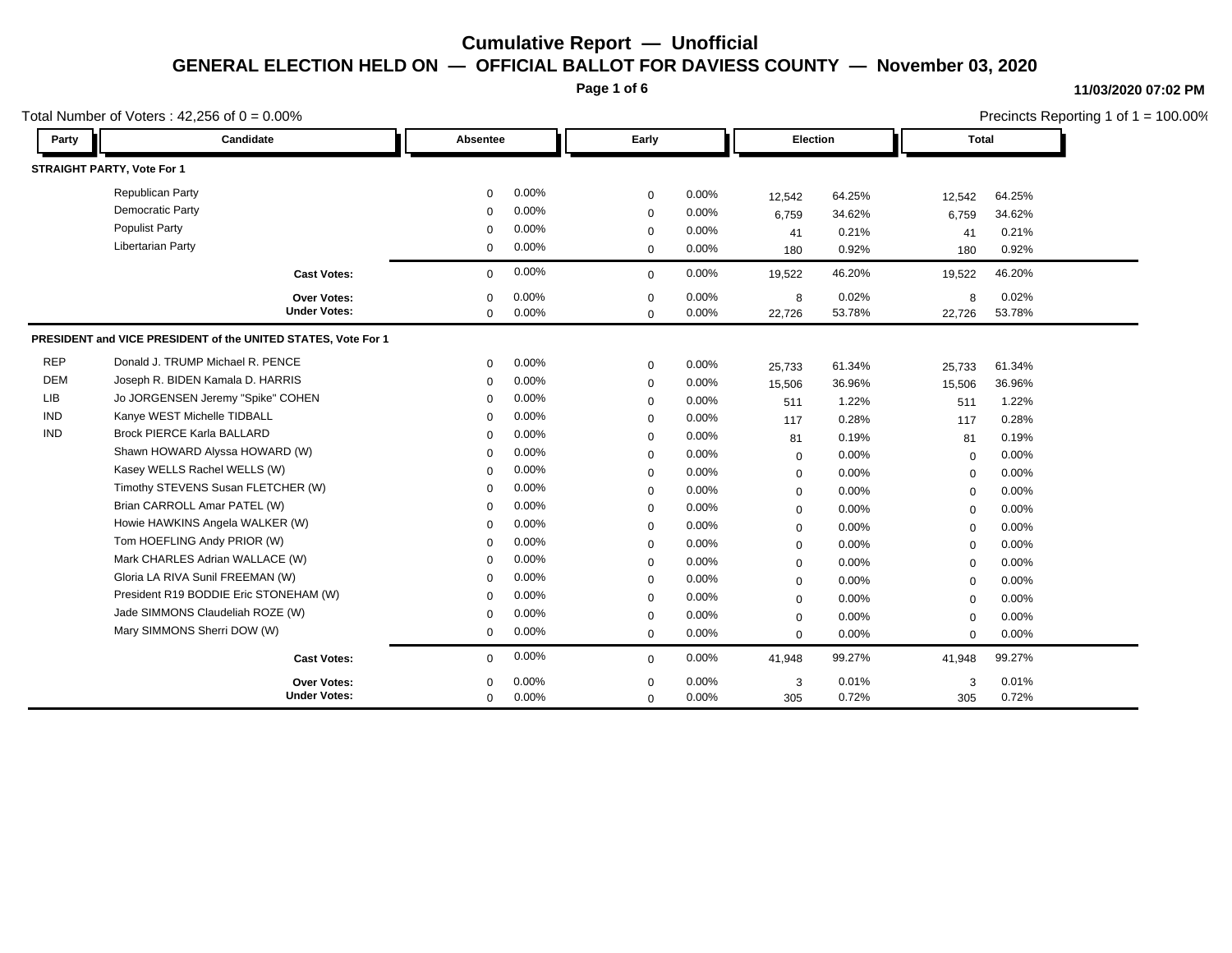**Page 2 of 6**

### **11/03/2020 07:02 PM**

Reporting 1 of  $1 = 100.00\%$ 

64 2.85% 2.85%

64 0.00%

0

|            | Total Number of Voters: $42,256$ of $0 = 0.00\%$                                |                     |              |       |             |       |             |          | Precincts Reporting 1 of $1 = 100.00\%$ |              |  |
|------------|---------------------------------------------------------------------------------|---------------------|--------------|-------|-------------|-------|-------------|----------|-----------------------------------------|--------------|--|
| Party      | Candidate                                                                       |                     | Absentee     |       | Early       |       |             | Election |                                         | <b>Total</b> |  |
|            | <b>UNITED STATES SENATOR, Vote For 1</b>                                        |                     |              |       |             |       |             |          |                                         |              |  |
| <b>REP</b> | Mitch McCONNELL                                                                 |                     | $\mathbf 0$  | 0.00% | $\mathbf 0$ | 0.00% | 23,614      | 56.23%   | 23,614                                  | 56.23%       |  |
| <b>DEM</b> | Amy McGRATH                                                                     |                     | $\mathbf 0$  | 0.00% | $\mathbf 0$ | 0.00% | 16,291      | 38.79%   | 16,291                                  | 38.79%       |  |
| <b>LIB</b> | <b>Brad BARRON</b>                                                              |                     | $\Omega$     | 0.00% | $\mathbf 0$ | 0.00% | 2,089       | 4.97%    | 2,089                                   | 4.97%        |  |
|            | Randall TEEGARDEN (W)                                                           |                     | $\Omega$     | 0.00% | $\mathbf 0$ | 0.00% | $\mathbf 0$ | 0.00%    | $\mathbf 0$                             | 0.00%        |  |
|            | Paul FRANGEDAKIS (W)                                                            |                     | $\Omega$     | 0.00% | $\mathbf 0$ | 0.00% | 0           | 0.00%    | $\Omega$                                | 0.00%        |  |
|            | Daniel COBBLE (W)                                                               |                     | $\mathbf 0$  | 0.00% | $\mathbf 0$ | 0.00% | 0           | 0.00%    | $\mathbf 0$                             | 0.00%        |  |
|            | Harold FITZPATRICK (W)                                                          |                     | $\mathbf 0$  | 0.00% | $\mathbf 0$ | 0.00% | $\mathbf 0$ | 0.00%    | $\mathbf 0$                             | 0.00%        |  |
|            | Demetra WYSINGER (W)                                                            |                     | $\mathbf 0$  | 0.00% | $\mathbf 0$ | 0.00% | $\mathbf 0$ | 0.00%    | $\mathbf 0$                             | 0.00%        |  |
|            |                                                                                 | <b>Cast Votes:</b>  | $\mathbf 0$  | 0.00% | $\mathbf 0$ | 0.00% | 41,994      | 99.39%   | 41,994                                  | 99.39%       |  |
|            |                                                                                 | <b>Over Votes:</b>  | $\mathbf 0$  | 0.00% | $\mathbf 0$ | 0.00% | 8           | 0.02%    | 8                                       | 0.02%        |  |
|            |                                                                                 | <b>Under Votes:</b> | $\mathbf 0$  | 0.00% | $\mathbf 0$ | 0.00% | 251         | 0.59%    | 251                                     | 0.59%        |  |
|            | UNITED STATES REPRESENTATIVE in CONGRESS 2nd Congressional District, Vote For 1 |                     |              |       |             |       |             |          |                                         |              |  |
| <b>REP</b> | S. Brett GUTHRIE                                                                |                     | $\mathbf 0$  | 0.00% | $\mathbf 0$ | 0.00% | 27,077      | 65.23%   | 27,077                                  | 65.23%       |  |
| <b>DEM</b> | Hank LINDERMAN                                                                  |                     | $\mathbf 0$  | 0.00% | $\pmb{0}$   | 0.00% | 13,296      | 32.03%   | 13,296                                  | 32.03%       |  |
| <b>POP</b> | Lewis CARTER                                                                    |                     | $\Omega$     | 0.00% | $\mathbf 0$ | 0.00% | 298         | 0.72%    | 298                                     | 0.72%        |  |
| LIB        | <b>Robert Lee PERRY</b>                                                         |                     | $\mathbf 0$  | 0.00% | $\mathbf 0$ | 0.00% | 842         | 2.03%    | 842                                     | 2.03%        |  |
|            | Poet TRIBBLE (W)                                                                |                     | $\mathbf 0$  | 0.00% | $\mathbf 0$ | 0.00% | $\mathbf 0$ | 0.00%    | 0                                       | 0.00%        |  |
|            |                                                                                 | <b>Cast Votes:</b>  | $\mathbf 0$  | 0.00% | $\mathbf 0$ | 0.00% | 41,513      | 98.25%   | 41,513                                  | 98.25%       |  |
|            |                                                                                 | Over Votes:         | $\mathbf 0$  | 0.00% | $\pmb{0}$   | 0.00% | 13          | 0.03%    | 13                                      | 0.03%        |  |
|            |                                                                                 | <b>Under Votes:</b> | $\mathbf 0$  | 0.00% | $\mathbf 0$ | 0.00% | 727         | 1.72%    | 727                                     | 1.72%        |  |
|            | STATE REPRESENTATIVE 7th Representative District, Vote For 1                    |                     |              |       |             |       |             |          |                                         |              |  |
| <b>REP</b> | Suzanne MILES                                                                   |                     | $\mathbf{0}$ | 0.00% | $\mathbf 0$ | 0.00% | 9,496       | 100.00%  | 9,496                                   | 100.00%      |  |
|            |                                                                                 | <b>Cast Votes:</b>  | $\mathbf 0$  | 0.00% | $\mathbf 0$ | 0.00% | 9,496       | 80.01%   | 9,496                                   | 80.01%       |  |
|            |                                                                                 | <b>Over Votes:</b>  | $\mathbf 0$  | 0.00% | $\mathbf 0$ | 0.00% | 2           | 0.02%    | 2                                       | 0.02%        |  |
|            |                                                                                 | <b>Under Votes:</b> | $\mathbf 0$  | 0.00% | $\mathbf 0$ | 0.00% | 2,371       | 19.98%   | 2,371                                   | 19.98%       |  |
|            | STATE REPRESENTATIVE 11th Representative District, Vote For 1                   |                     |              |       |             |       |             |          |                                         |              |  |
| <b>REP</b> | Jonathan DIXON                                                                  |                     | $\mathbf 0$  | 0.00% | $\mathbf 0$ | 0.00% | 1,410       | 64.65%   | 1,410                                   | 64.65%       |  |
| DEM        | Robert "Rob" WIEDERSTEIN                                                        |                     | $\mathbf 0$  | 0.00% | $\mathbf 0$ | 0.00% | 771         | 35.35%   | 771                                     | 35.35%       |  |
|            |                                                                                 | <b>Cast Votes:</b>  | $\mathbf 0$  | 0.00% | $\mathbf 0$ | 0.00% | 2,181       | 97.15%   | 2,181                                   | 97.15%       |  |
|            |                                                                                 | Over Votes:         | $\mathbf 0$  | 0.00% | $\mathbf 0$ | 0.00% | $\mathbf 0$ | 0.00%    | 0                                       | 0.00%        |  |
|            |                                                                                 | <b>Under Votes:</b> | $\Omega$     | 0.00% | $\Omega$    | 0.00% | 64          | 2.85%    | 64                                      | 2.85%        |  |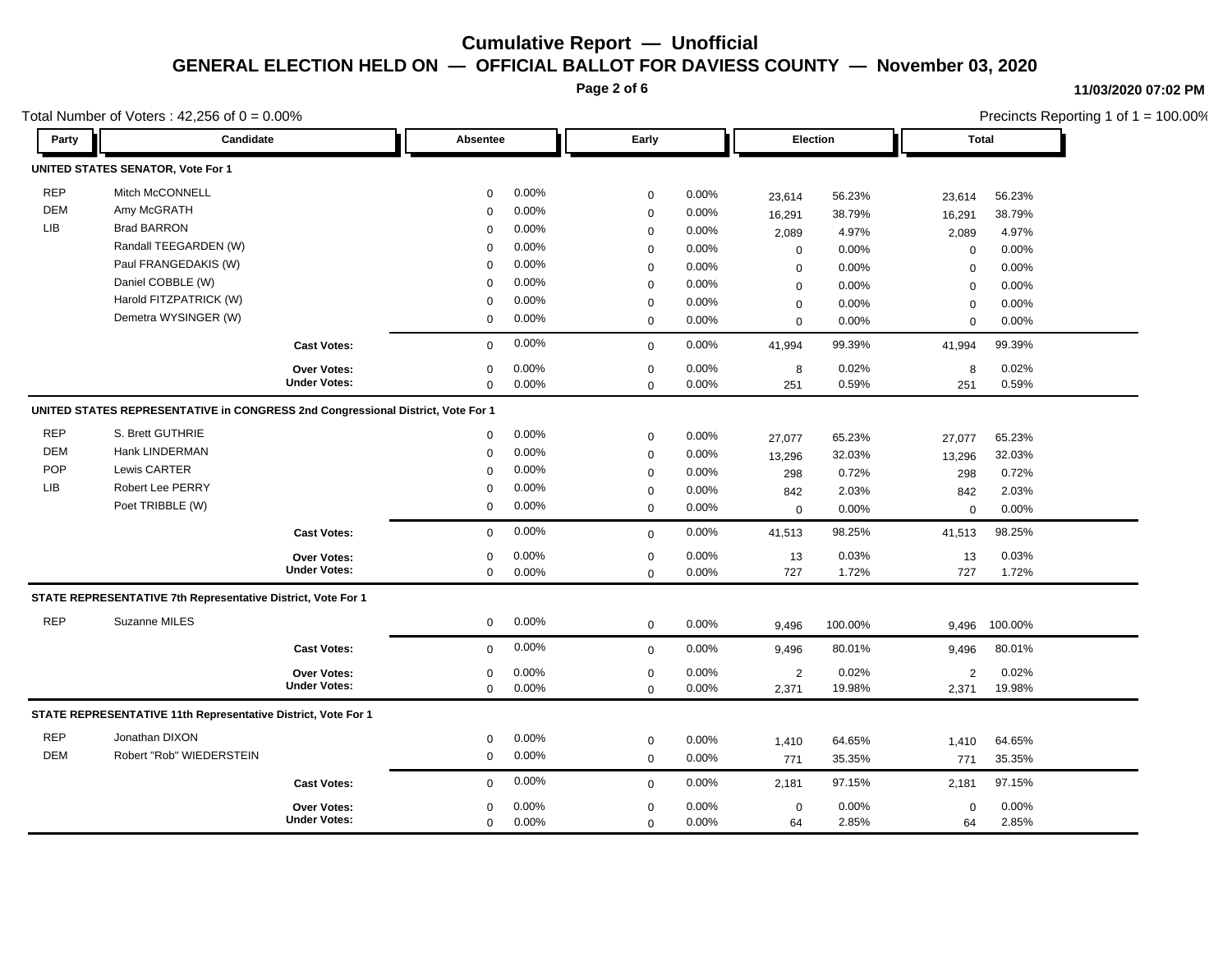**Page 3 of 6**

#### **11/03/2020 07:02 PM**

Precincts Reporting 1 of 1 = 100.00%

|            | Total Number of Voters: $42,256$ of $0 = 0.00\%$                               |                     |             |       |             |       |                 |         |                |         | Precincts Reporting 1 of 1 = 100.00% |
|------------|--------------------------------------------------------------------------------|---------------------|-------------|-------|-------------|-------|-----------------|---------|----------------|---------|--------------------------------------|
| Party      | Candidate                                                                      |                     | Absentee    |       | Early       |       | <b>Election</b> |         | Total          |         |                                      |
|            | STATE REPRESENTATIVE 12th Representative District, Vote For 1                  |                     |             |       |             |       |                 |         |                |         |                                      |
| <b>REP</b> | Jim GOOCH JR.                                                                  |                     | 0           | 0.00% | $\mathbf 0$ | 0.00% | 2,461           | 73.24%  | 2,461          | 73.24%  |                                      |
| <b>DEM</b> | Arthur "Art" McLAUGHLIN                                                        |                     | 0           | 0.00% | $\mathbf 0$ | 0.00% | 899             | 26.76%  | 899            | 26.76%  |                                      |
|            |                                                                                | <b>Cast Votes:</b>  | $\mathbf 0$ | 0.00% | $\mathbf 0$ | 0.00% | 3,360           | 97.53%  | 3,360          | 97.53%  |                                      |
|            |                                                                                | Over Votes:         | $\mathbf 0$ | 0.00% | $\mathbf 0$ | 0.00% | $\mathbf 0$     | 0.00%   | $\mathbf 0$    | 0.00%   |                                      |
|            |                                                                                | <b>Under Votes:</b> | 0           | 0.00% | $\mathbf 0$ | 0.00% | 85              | 2.47%   | 85             | 2.47%   |                                      |
|            | STATE REPRESENTATIVE 13th Representative District, Vote For 1                  |                     |             |       |             |       |                 |         |                |         |                                      |
| <b>REP</b> | D. J. JOHNSON                                                                  |                     | 0           | 0.00% | $\mathbf 0$ | 0.00% | 7,553           | 51.94%  | 7,553          | 51.94%  |                                      |
| <b>DEM</b> | Jim GLENN                                                                      |                     | $\mathbf 0$ | 0.00% | $\mathbf 0$ | 0.00% | 6,990           | 48.06%  | 6,990          | 48.06%  |                                      |
|            |                                                                                | <b>Cast Votes:</b>  | $\mathbf 0$ | 0.00% | $\mathbf 0$ | 0.00% | 14,543          | 98.51%  | 14,543         | 98.51%  |                                      |
|            |                                                                                | <b>Over Votes:</b>  | 0           | 0.00% | $\mathbf 0$ | 0.00% | 5               | 0.03%   | 5              | 0.03%   |                                      |
|            |                                                                                | <b>Under Votes:</b> | $\mathbf 0$ | 0.00% | $\mathbf 0$ | 0.00% | 215             | 1.46%   | 215            | 1.46%   |                                      |
|            | STATE REPRESENTATIVE 14th Representative District, Vote For 1                  |                     |             |       |             |       |                 |         |                |         |                                      |
| <b>REP</b> | Scott LEWIS                                                                    |                     | 0           | 0.00% | $\mathbf 0$ | 0.00% | 7,888           | 100.00% | 7,888          | 100.00% |                                      |
|            |                                                                                | <b>Cast Votes:</b>  | $\mathbf 0$ | 0.00% | $\mathbf 0$ | 0.00% | 7,888           | 79.43%  | 7,888          | 79.43%  |                                      |
|            |                                                                                | Over Votes:         | 0           | 0.00% | $\mathbf 0$ | 0.00% | $\mathbf 0$     | 0.00%   | $\mathsf 0$    | 0.00%   |                                      |
|            |                                                                                | <b>Under Votes:</b> | $\mathbf 0$ | 0.00% | $\mathbf 0$ | 0.00% | 2,043           | 20.57%  | 2,043          | 20.57%  |                                      |
|            | DISTRICT JUDGE 6th Judicial District 1st Division (Unexpired Term), Vote For 1 |                     |             |       |             |       |                 |         |                |         |                                      |
|            | J. Nick PAYNE                                                                  |                     | 0           | 0.00% | $\mathbf 0$ | 0.00% | 16,325          | 47.21%  | 16,325         | 47.21%  |                                      |
|            | Misty L. MILLER                                                                |                     | $\mathbf 0$ | 0.00% | $\mathbf 0$ | 0.00% | 18,251          | 52.79%  | 18,251         | 52.79%  |                                      |
|            |                                                                                | <b>Cast Votes:</b>  | $\mathbf 0$ | 0.00% | $\mathbf 0$ | 0.00% | 34,576          | 81.83%  | 34,576         | 81.83%  |                                      |
|            |                                                                                | Over Votes:         | $\Omega$    | 0.00% | $\mathbf 0$ | 0.00% | $\overline{7}$  | 0.02%   | $\overline{7}$ | 0.02%   |                                      |
|            |                                                                                | <b>Under Votes:</b> | $\mathbf 0$ | 0.00% | $\Omega$    | 0.00% | 7,670           | 18.15%  | 7,670          | 18.15%  |                                      |
|            | MEMBER BOARD of EDUCATION 3rd Educational District, Vote For 1                 |                     |             |       |             |       |                 |         |                |         |                                      |
|            | Dianne Burns MACKEY                                                            |                     | $\mathbf 0$ | 0.00% | $\mathbf 0$ | 0.00% | 2,709           | 45.04%  | 2,709          | 45.04%  |                                      |
|            | <b>Todd ANDERSON</b>                                                           |                     | $\mathbf 0$ | 0.00% | $\mathbf 0$ | 0.00% | 3,305           | 54.96%  | 3,305          | 54.96%  |                                      |
|            |                                                                                | <b>Cast Votes:</b>  | $\mathbf 0$ | 0.00% | $\mathbf 0$ | 0.00% | 6,014           | 81.78%  | 6,014          | 81.78%  |                                      |
|            |                                                                                | Over Votes:         | $\mathbf 0$ | 0.00% | $\mathbf 0$ | 0.00% | $\overline{1}$  | 0.01%   | $\overline{1}$ | 0.01%   |                                      |
|            |                                                                                | <b>Under Votes:</b> | $\mathbf 0$ | 0.00% | $\mathbf 0$ | 0.00% | 1,339           | 18.21%  | 1,339          | 18.21%  |                                      |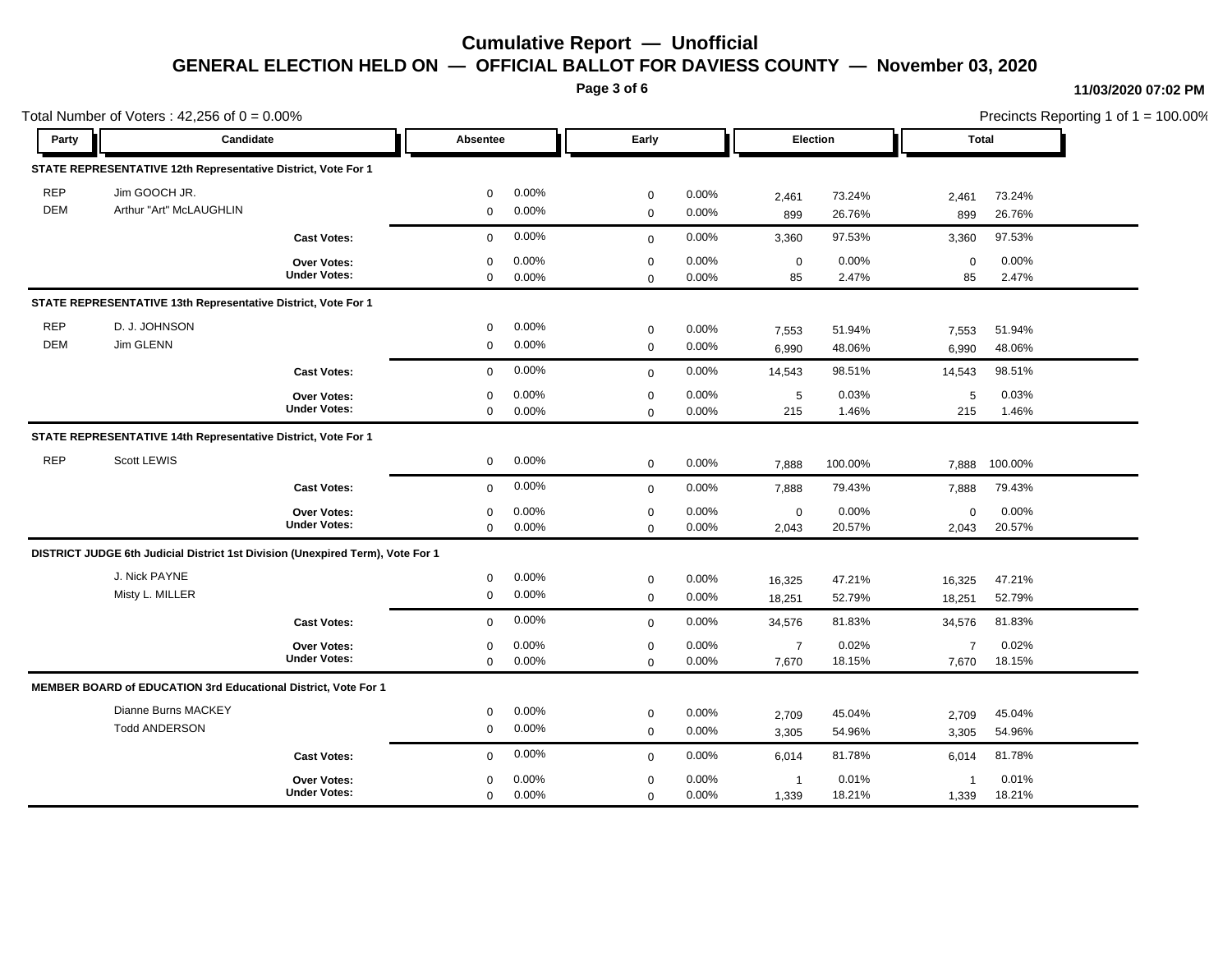**Page 4 of 6**

#### **11/03/2020 07:02 PM**

Precincts Reporting 1 of 1 = 100.00%

|       | Total Number of Voters: $42,256$ of $0 = 0.00\%$                            |                                           |                                                |                                     |                                                |                                     |                                  |                                      | Precincts Reporting 1 of 1 = 100.00% |                                      |  |
|-------|-----------------------------------------------------------------------------|-------------------------------------------|------------------------------------------------|-------------------------------------|------------------------------------------------|-------------------------------------|----------------------------------|--------------------------------------|--------------------------------------|--------------------------------------|--|
| Party | Candidate                                                                   |                                           | <b>Absentee</b>                                |                                     | Early                                          |                                     |                                  | Election                             |                                      | <b>Total</b>                         |  |
|       | MEMBER BOARD of EDUCATION 4th Educational District, Vote For 1              |                                           |                                                |                                     |                                                |                                     |                                  |                                      |                                      |                                      |  |
|       | Frank G. RINEY III.<br>Sharon CASTLE                                        |                                           | $\mathbf 0$<br>$\mathbf 0$                     | 0.00%<br>0.00%                      | 0<br>$\mathbf 0$                               | 0.00%<br>0.00%                      | 3,494<br>1,502                   | 69.94%<br>30.06%                     | 3,494<br>1,502                       | 69.94%<br>30.06%                     |  |
|       |                                                                             | <b>Cast Votes:</b>                        | $\Omega$                                       | 0.00%                               | $\mathbf 0$                                    | 0.00%                               | 4,996                            | 82.27%                               | 4,996                                | 82.27%                               |  |
|       |                                                                             | <b>Over Votes:</b><br><b>Under Votes:</b> | $\Omega$<br>$\mathbf 0$                        | 0.00%<br>0.00%                      | $\mathbf 0$<br>0                               | $0.00\%$<br>0.00%                   | $\mathbf 0$<br>1,077             | 0.00%<br>17.73%                      | $\mathbf 0$<br>1,077                 | 0.00%<br>17.73%                      |  |
|       | MEMBER BOARD of EDUCATION 5th Educational District, Vote For 1              |                                           |                                                |                                     |                                                |                                     |                                  |                                      |                                      |                                      |  |
|       | Dale STEWART                                                                |                                           | $\mathbf 0$                                    | $0.00\%$                            | $\mathbf 0$                                    | $0.00\%$                            | 3,914                            | 100.00%                              | 3,914                                | 100.00%                              |  |
|       |                                                                             | <b>Cast Votes:</b>                        | $\mathbf 0$                                    | 0.00%                               | $\mathbf 0$                                    | 0.00%                               | 3,914                            | 68.06%                               | 3,914                                | 68.06%                               |  |
|       |                                                                             | Over Votes:<br><b>Under Votes:</b>        | 0<br>$\mathbf 0$                               | 0.00%<br>$0.00\%$                   | 0<br>$\mathbf 0$                               | 0.00%<br>0.00%                      | 0<br>1,837                       | 0.00%<br>31.94%                      | $\mathbf 0$<br>1,837                 | 0.00%<br>31.94%                      |  |
|       | MEMBER BOARD of EDUCATION Owensboro Independent School District, Vote For 3 |                                           |                                                |                                     |                                                |                                     |                                  |                                      |                                      |                                      |  |
|       | Jeremy EDGE<br>Leigh Rhoads DOYAL<br>Melissa DECKER<br>Mallory LEUCHT       |                                           | $\mathbf 0$<br>$\mathbf 0$<br>$\mathbf 0$<br>0 | $0.00\%$<br>0.00%<br>0.00%<br>0.00% | 0<br>$\mathbf 0$<br>0<br>$\mathbf 0$           | 0.00%<br>0.00%<br>0.00%<br>0.00%    | 5,311<br>4,353<br>5,370<br>3,338 | 28.91%<br>23.69%<br>29.23%<br>18.17% | 5,311<br>4,353<br>5,370<br>3,338     | 28.91%<br>23.69%<br>29.23%<br>18.17% |  |
|       |                                                                             | <b>Cast Votes:</b>                        | $\mathbf{0}$                                   | 0.00%                               | $\mathbf 0$                                    | 0.00%                               | 18,372                           | 62.49%                               | 18,372                               | 62.49%                               |  |
|       |                                                                             | Over Votes:<br><b>Under Votes:</b>        | $\mathbf 0$<br>$\mathbf 0$                     | 0.00%<br>0.00%                      | $\mathbf 0$<br>0                               | 0.00%<br>0.00%                      | $\overline{4}$<br>11,016         | 0.04%<br>37.47%                      | $\overline{4}$<br>11,016             | 0.04%<br>37.47%                      |  |
|       | MAYOR City of Owensboro, Vote For 1                                         |                                           |                                                |                                     |                                                |                                     |                                  |                                      |                                      |                                      |  |
|       | Larry CONDER<br>Pamela L. SMITH-WRIGHT<br>Tom WATSON<br>Dracin WILLIAMS     |                                           | $\mathbf 0$<br>$\mathbf 0$<br>$\mathbf 0$<br>0 | 0.00%<br>0.00%<br>0.00%<br>$0.00\%$ | 0<br>$\mathbf 0$<br>$\mathbf 0$<br>$\mathbf 0$ | 0.00%<br>0.00%<br>$0.00\%$<br>0.00% | 5,888<br>4,398<br>8,335<br>1,720 | 28.95%<br>21.62%<br>40.98%<br>8.46%  | 5,888<br>4,398<br>8,335<br>1,720     | 28.95%<br>21.62%<br>40.98%<br>8.46%  |  |
|       |                                                                             | <b>Cast Votes:</b>                        | $\mathbf 0$                                    | 0.00%                               | $\mathbf 0$                                    | $0.00\%$                            | 20,341                           | 91.81%                               | 20,341                               | 91.81%                               |  |
|       |                                                                             | <b>Over Votes:</b><br><b>Under Votes:</b> | $\Omega$<br>$\mathbf 0$                        | 0.00%<br>0.00%                      | 0<br>$\mathbf 0$                               | $0.00\%$<br>0.00%                   | 11<br>1,803                      | 0.05%<br>8.14%                       | 11<br>1,803                          | 0.05%<br>8.14%                       |  |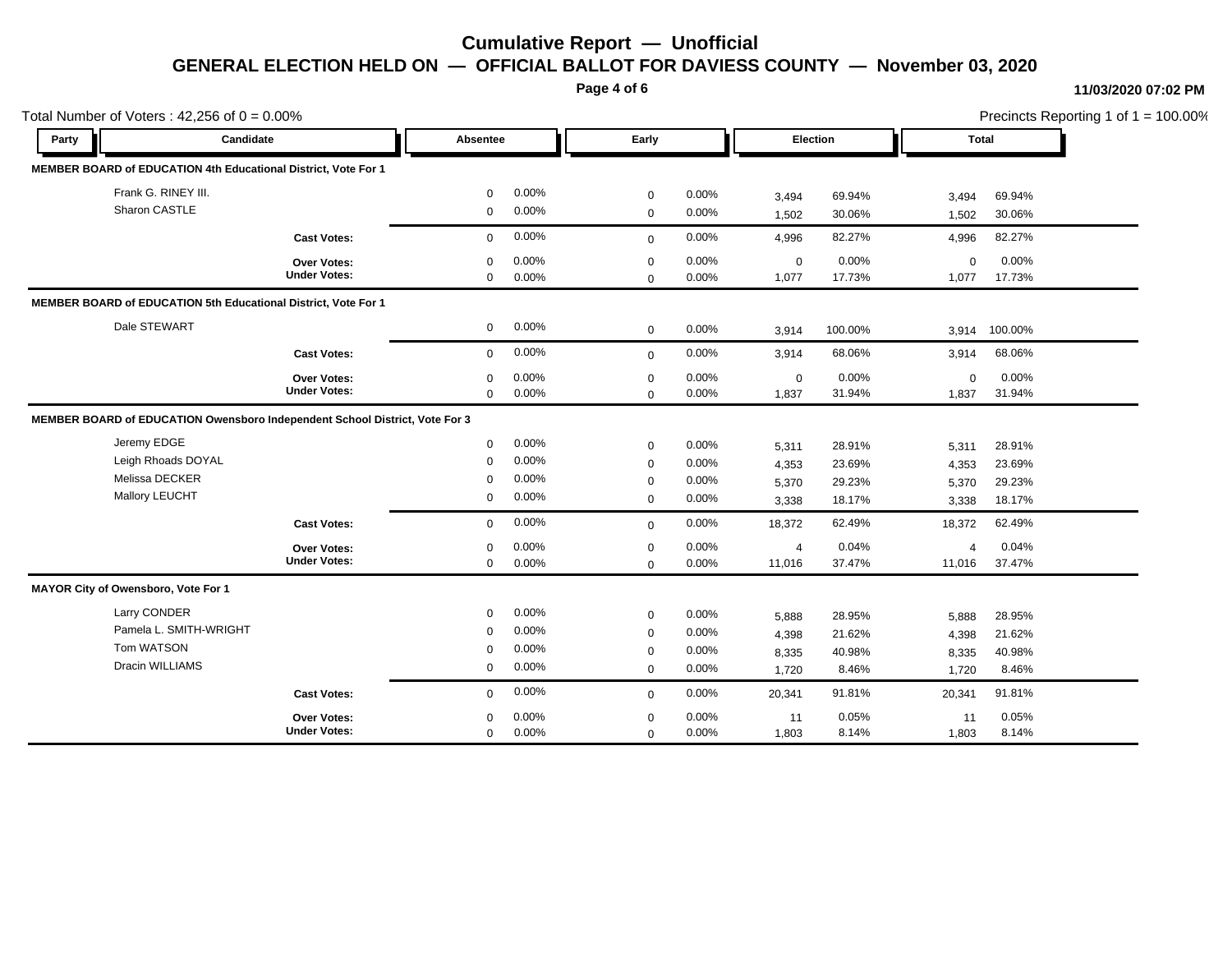**Page 5 of 6**

#### **11/03/2020 07:02 PM**

 $ting 1 of 1 = 100.00%$ 

5,416 12.82% 12.82%

5,416 0.00%

0.00%

0

|       | Total Number of Voters : 42,256 of $0 = 0.00\%$    |             |       |              |          |             |          |             | Precincts Reporting 1 of $1 = 100.00\%$ |
|-------|----------------------------------------------------|-------------|-------|--------------|----------|-------------|----------|-------------|-----------------------------------------|
| Party | Candidate                                          | Absentee    |       | Early        |          |             | Election |             | <b>Total</b>                            |
|       | CITY COMMISSIONERS City of Owensboro, Vote For 4   |             |       |              |          |             |          |             |                                         |
|       | Mark CASTLEN                                       | $\mathbf 0$ | 0.00% | $\mathbf 0$  | 0.00%    | 6,681       | 10.21%   | 6,681       | 10.21%                                  |
|       | Larry MAGLINGER                                    | $\mathbf 0$ | 0.00% | $\mathbf 0$  | 0.00%    | 6,947       | 10.62%   | 6,947       | 10.62%                                  |
|       | Gordon "Gordy" WILCHER                             | $\mathbf 0$ | 0.00% | $\mathbf 0$  | 0.00%    | 4,861       | 7.43%    | 4,861       | 7.43%                                   |
|       | Deirdre A. CARBON                                  | $\mathbf 0$ | 0.00% | $\mathbf 0$  | 0.00%    | 2,753       | 4.21%    | 2,753       | 4.21%                                   |
|       | Dale TAYLOR                                        | $\Omega$    | 0.00% | $\mathbf 0$  | 0.00%    | 4,753       | 7.26%    | 4,753       | 7.26%                                   |
|       | Joseph MARTIN                                      | $\Omega$    | 0.00% | $\mathbf 0$  | 0.00%    | 902         | 1.38%    | 902         | 1.38%                                   |
|       | <b>Jeff SANFORD</b>                                | $\Omega$    | 0.00% | $\mathbf 0$  | 0.00%    | 6,083       | 9.30%    | 6,083       | 9.30%                                   |
|       | Jared Michael REVLETT                              | $\Omega$    | 0.00% | $\mathbf 0$  | 0.00%    | 3,336       | 5.10%    | 3,336       | 5.10%                                   |
|       | Walter L. LEE                                      | $\mathbf 0$ | 0.00% | $\mathbf 0$  | 0.00%    | 3,882       | 5.93%    | 3,882       | 5.93%                                   |
|       | Michael A. WALKER                                  | $\mathbf 0$ | 0.00% | $\mathbf 0$  | 0.00%    | 3,173       | 4.85%    | 3,173       | 4.85%                                   |
|       | Jay VELOTTA                                        | $\Omega$    | 0.00% | $\mathbf 0$  | 0.00%    | 4,941       | 7.55%    | 4,941       | 7.55%                                   |
|       | Debbie FILLMAN                                     | $\Omega$    | 0.00% | $\mathbf 0$  | 0.00%    | 5,146       | 7.87%    | 5,146       | 7.87%                                   |
|       | Deanna J. ENDICOTT-SMITH                           | $\Omega$    | 0.00% | $\mathbf 0$  | 0.00%    | 2,515       | 3.84%    | 2,515       | 3.84%                                   |
|       | <b>Bill MOSS</b>                                   | $\Omega$    | 0.00% | $\mathbf 0$  | 0.00%    | 1,627       | 2.49%    | 1,627       | 2.49%                                   |
|       | Andy GAMBLIN                                       | $\mathbf 0$ | 0.00% | $\mathbf 0$  | 0.00%    | 858         | 1.31%    | 858         | 1.31%                                   |
|       | <b>Bob GLENN</b>                                   | $\mathbf 0$ | 0.00% | $\mathbf 0$  | 0.00%    | 6,971       | 10.65%   | 6,971       | 10.65%                                  |
|       | <b>Cast Votes:</b>                                 | $\mathbf 0$ | 0.00% | $\mathbf 0$  | $0.00\%$ | 65,429      | 73.83%   | 65,429      | 73.83%                                  |
|       | Over Votes:                                        | $\mathbf 0$ | 0.00% | $\mathbf 0$  | 0.00%    | 28          | 0.13%    | 28          | 0.13%                                   |
|       | <b>Under Votes:</b>                                | $\mathbf 0$ | 0.00% | $\mathbf 0$  | 0.00%    | 23,079      | 26.04%   | 23,079      | 26.04%                                  |
|       | CITY COMMISSIONERS City of Whitesville, Vote For 4 |             |       |              |          |             |          |             |                                         |
|       | Pam MORRIS                                         | $\mathbf 0$ | 0.00% | $\mathbf 0$  | 0.00%    | 157         | 21.75%   | 157         | 21.75%                                  |
|       | Shawn Trevor CRABTREE                              | $\mathbf 0$ | 0.00% | $\mathbf 0$  | 0.00%    | 120         | 16.62%   | 120         | 16.62%                                  |
|       | Joseph "Buddy" MATTINGLY                           | $\Omega$    | 0.00% | $\mathbf 0$  | 0.00%    | 150         | 20.78%   | 150         | 20.78%                                  |
|       | Robert D. "Bob" ABELL                              | $\Omega$    | 0.00% | $\mathbf 0$  | 0.00%    | 141         | 19.53%   | 141         | 19.53%                                  |
|       | Joseph "Joey" BEATTY                               | $\mathbf 0$ | 0.00% | $\mathbf 0$  | 0.00%    | 154         | 21.33%   | 154         | 21.33%                                  |
|       | <b>Cast Votes:</b>                                 | $\mathbf 0$ | 0.00% | $\mathbf 0$  | 0.00%    | 722         | 64.01%   | 722         | 64.01%                                  |
|       | Over Votes:                                        | $\mathbf 0$ | 0.00% | $\pmb{0}$    | 0.00%    | $\mathbf 0$ | 0.00%    | $\mathbf 0$ | 0.00%                                   |
|       | <b>Under Votes:</b>                                | $\mathbf 0$ | 0.00% | $\mathbf 0$  | 0.00%    | 406         | 35.99%   | 406         | 35.99%                                  |
|       | <b>CONSTITUTIONAL AMENDMENT 1, Vote For 1</b>      |             |       |              |          |             |          |             |                                         |
|       | <b>YES</b>                                         | $\mathbf 0$ | 0.00% | $\mathbf 0$  | 0.00%    | 24,497      | 66.52%   | 24,497      | 66.52%                                  |
|       | $\rm NO$                                           | $\mathbf 0$ | 0.00% | $\mathbf 0$  | 0.00%    | 12,327      | 33.48%   | 12,327      | 33.48%                                  |
|       | <b>Cast Votes:</b>                                 | $\mathbf 0$ | 0.00% | $\mathbf{0}$ | 0.00%    | 36,824      | 87.15%   | 36,824      | 87.15%                                  |
|       |                                                    |             |       |              |          |             |          |             |                                         |

0 0.00%

**Under Votes:**